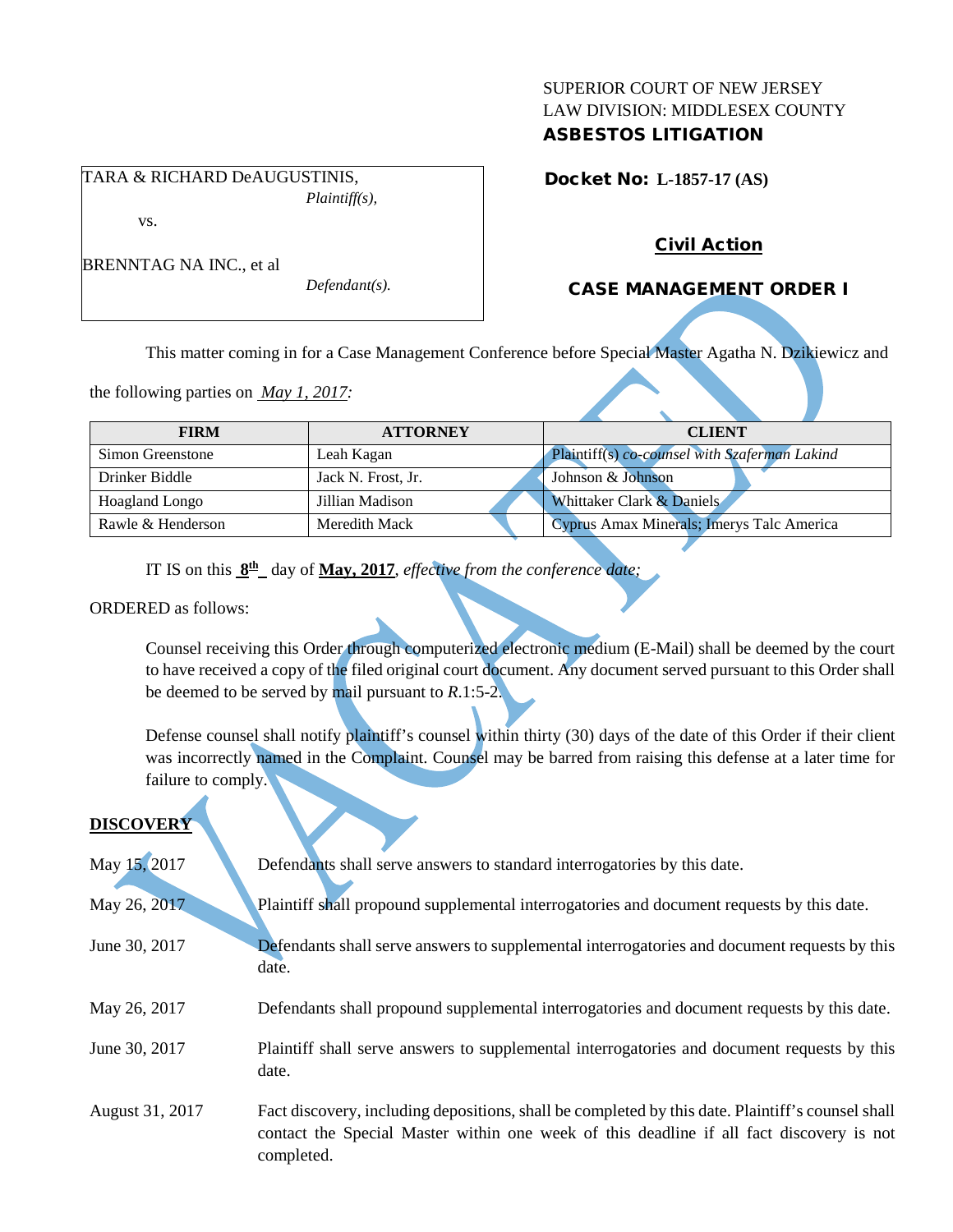#### August 31, 2017 Depositions of corporate representatives shall be completed by this date.

### **EARLY SETTLEMENT**

September 1, 2017 Settlement demands shall be served on all counsel and the Special Master by this date.

#### **SUMMARY JUDGMENT MOTION PRACTICE**

- September 1, 2017 Plaintiff's counsel shall advise, in writing, of intent not to oppose motions by this date.
- September 15, 2017 Summary judgment motions shall be filed no later than this date.
- October 13, 2017 Last return date for summary judgment motions.

#### **MEDICAL DEFENSE**

- September 15, 2017 Plaintiff shall serve medical expert reports by this date.
- September 15, 2017 Upon request by defense counsel, plaintiff is to arrange for the transfer of pathology specimens and x-rays, if any, by this date.
- December 8, 2017 Defendants shall identify its medical experts and serve medical reports, if any, by this date. In addition, defendants shall notify plaintiff's counsel (as well as all counsel of record) of a joinder in an expert medical defense by this date.

#### **LIABILITY EXPERT REPORTS**

October 31, 2017 Plaintiff shall identify its liability experts and serve liability expert reports or a certified expert statement by this date or waive any opportunity to rely on liability expert testimony.

December 8, 2017 Defendants shall identify its liability experts and serve liability expert reports, if any, by this date or waive any opportunity to rely on liability expert testimony.

# **ECONOMIST EXPERT REPORTS**

October 31, 2017 Plaintiff shall identify its expert economists and serve expert economist report(s), if any, by this date or waive any opportunity to rely on economic expert testimony.

December 8, 2017 Defendants shall identify its expert economists and serve expert economist report(s), if any, by this date or waive any opportunity to rely on economic expert testimony.

### **EXPERT DEPOSITIONS**

January 5, 2018 Expert depositions shall be completed by this date. To the extent that plaintiff and defendant generic experts have been deposed before, the parties seeking that deposition in this case must file an application before the Special Master and demonstrate the necessity for that deposition. To the extent possible, documents requested in a deposition notice directed to an expert shall be produced three days in advance of the expert deposition. The expert shall not be required to produce documents that are readily accessible in the public domain.

\_\_\_\_\_\_\_\_\_\_\_\_\_\_\_\_\_\_\_\_\_\_\_\_\_\_\_\_\_\_\_\_\_\_\_\_\_\_\_\_\_\_\_\_\_\_\_\_\_\_\_\_\_\_\_\_\_\_\_\_\_\_\_\_\_\_\_\_\_\_\_\_\_\_\_\_\_\_\_\_\_\_\_\_\_\_\_\_\_\_\_\_\_\_\_\_\_\_\_\_\_\_\_\_\_\_\_\_\_\_